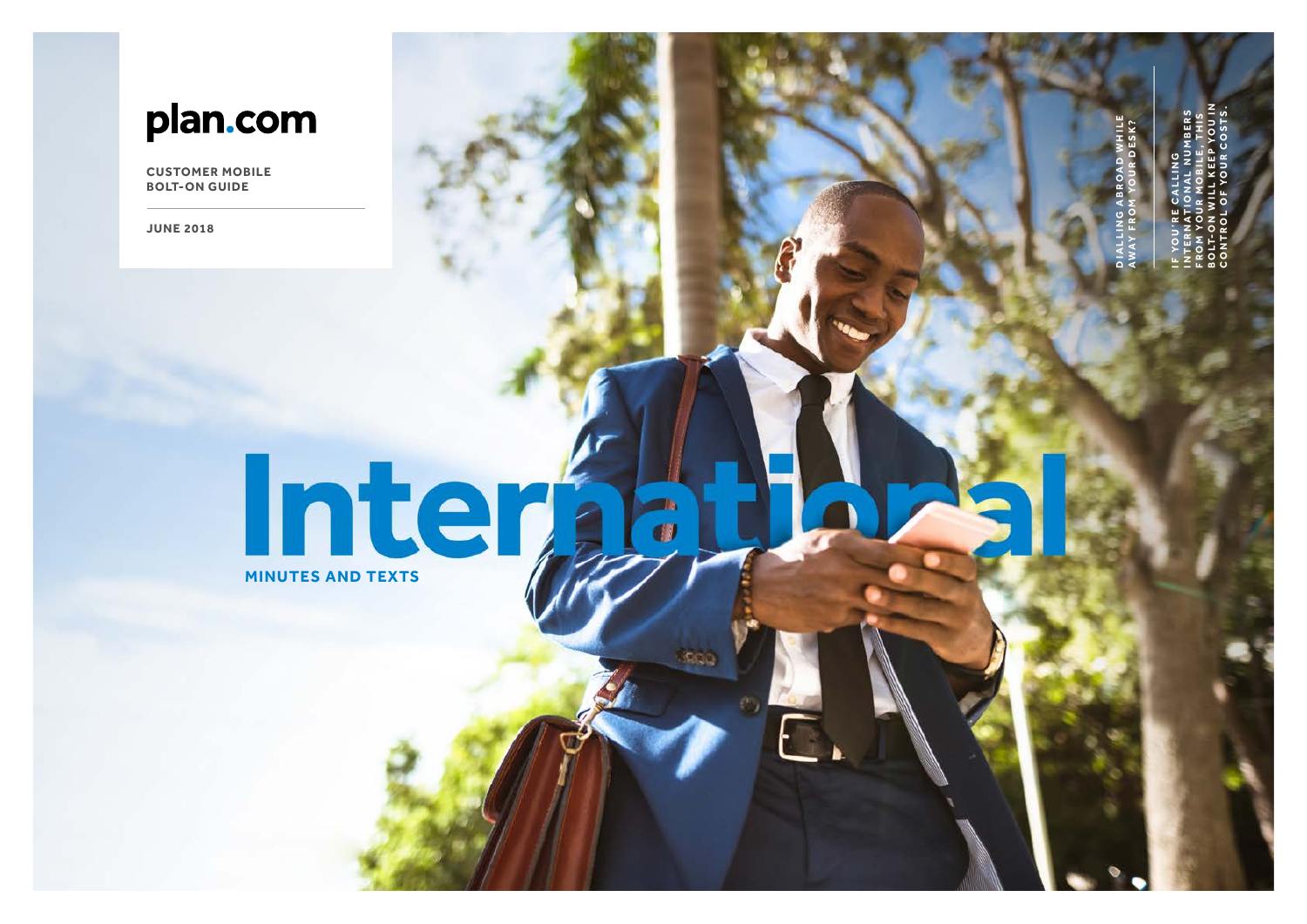

## plan.com

## **When it comes to business mobile and telecoms, we set the standard**

If you're a UK business, no matter how big or small, we can provide everything you need to keep your business connected and in control of its handsets.

If you're reading this, one of our business partners will already be working closely with you. Using our award-winning online portal, they will help shape the best tariffs, bolt-ons and services for your business, and provide day-to-day support if and when it's needed.

As a plan.com customer, you will enjoy all the benefits of the O2 network and its outstanding UK coverage. In addition, we'll give you my.plan – an online portal that provides live information about your account and handsets that is beyond anything that any network is able to deliver.

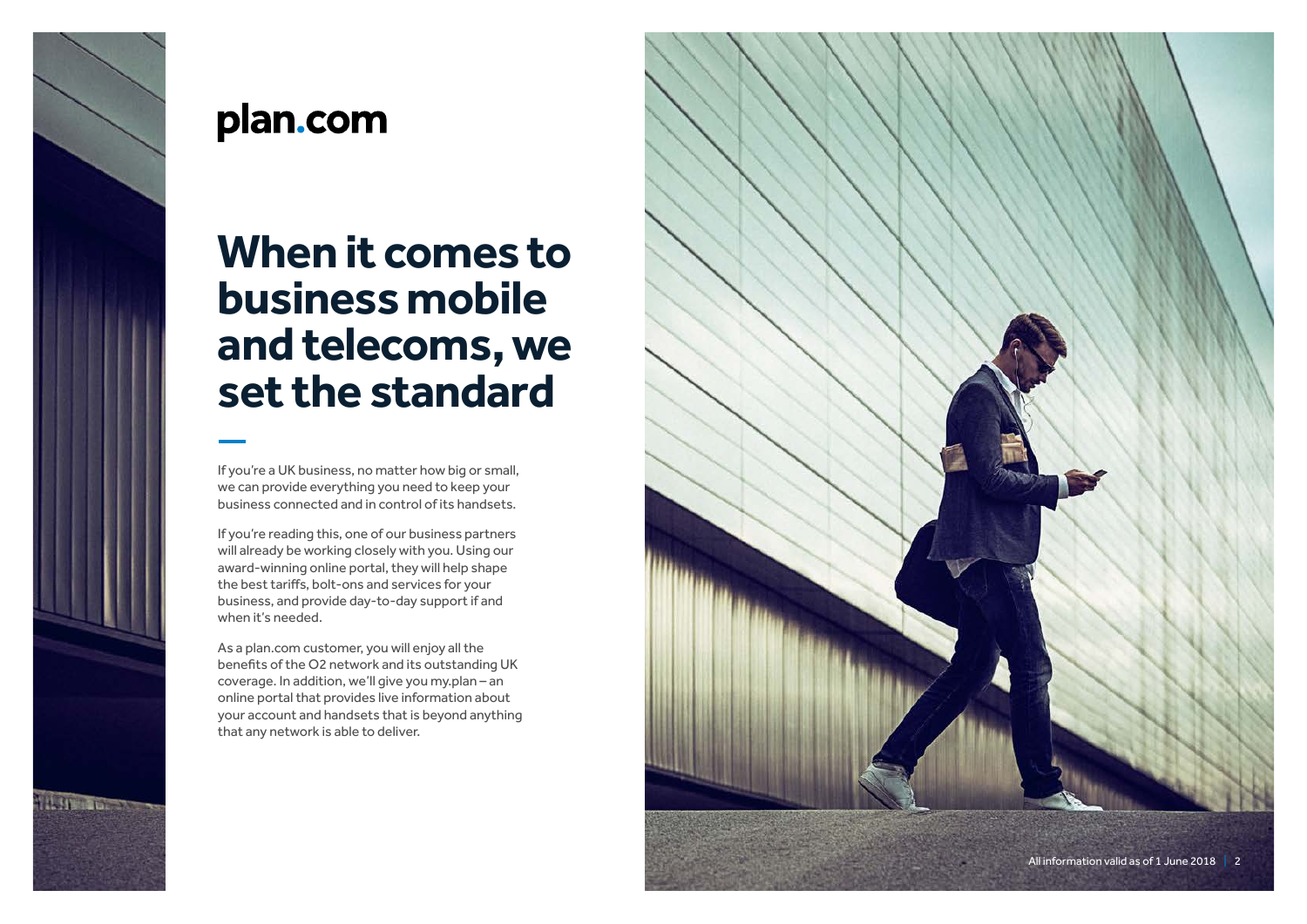## **Is your business without borders?**

In this modern world, it's likely that your business needs to stay in contact with staff, customers or suppliers based outside the UK.

Our International Minutes and Texts bolt-ons are designed with you in mind. They enable you to call and text people outside of the UK while staying in control of your costs.

### **International minutes & texts**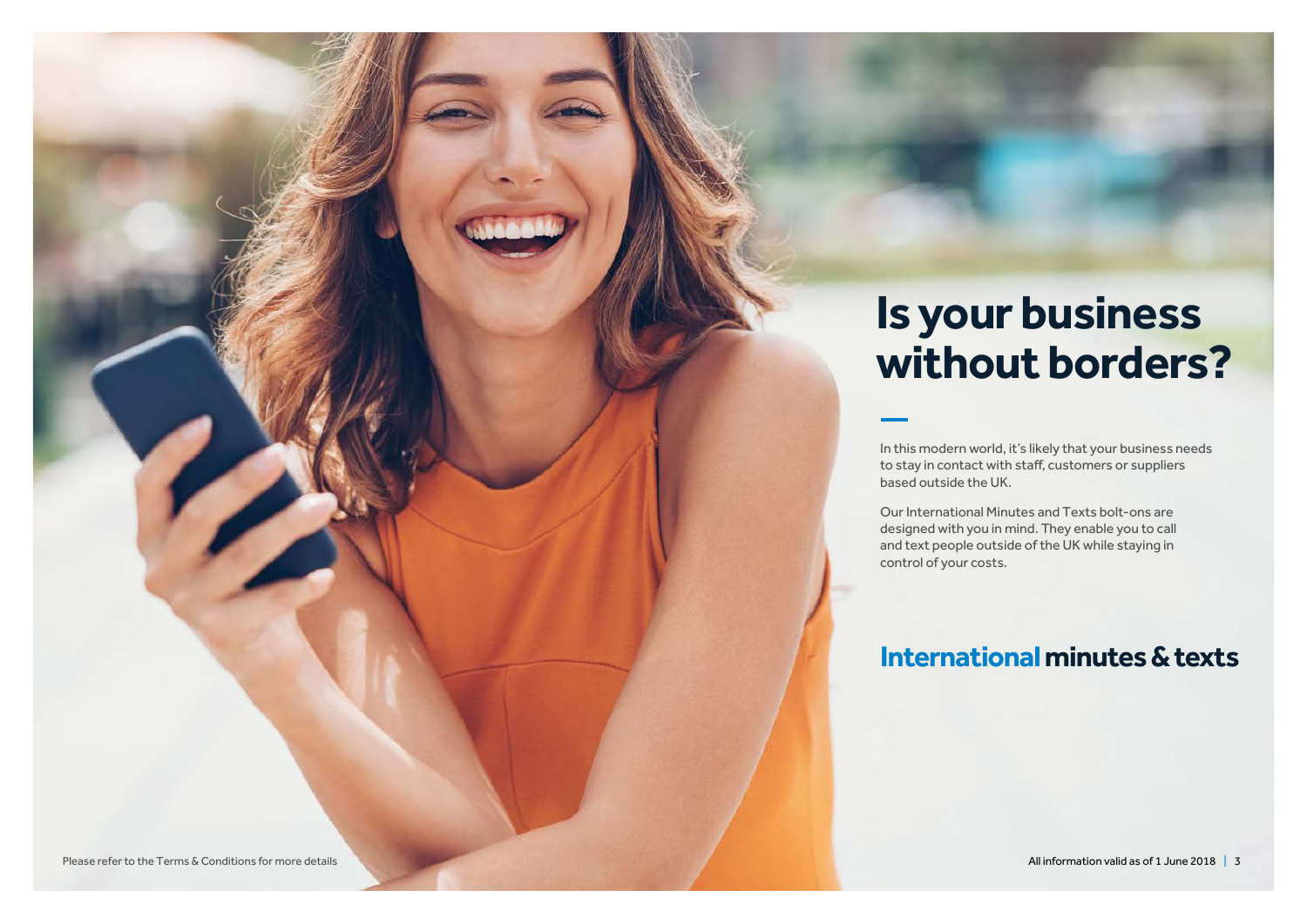We've created two new monthly international bolt-ons for UK customers who make a lot of calls and send texts abroad; International Standard and International Plus.

International usage includes calls and SMS that originate in the UK and are received by services outside the UK.

International usage does not include making calls or sending SMS while abroad (these are classed as roaming usage, no matter where the call or SMS is received). International usage does not include calls back to the UK.

Please refer to the Terms & Conditions for more details



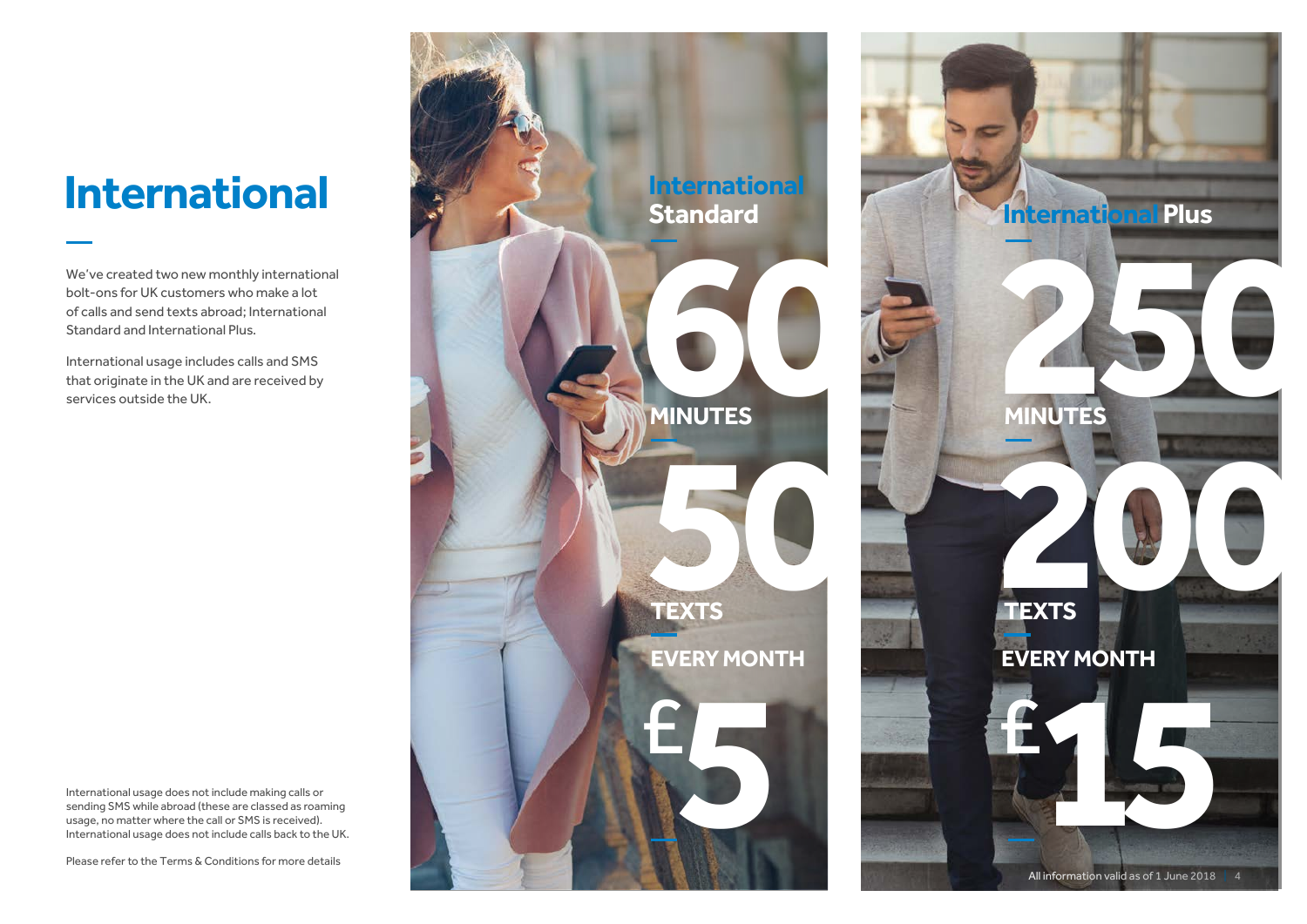#### The following charges apply *until* 1 July 2018

As a plan.com customer, you pay a fixed, monthly amount every month for our international bolt-on. If you step outside of your allowances, you will pay additional charges.

#### **Additional charges: international voice**

| <b>Destination</b>                                                                                                                                                                                                                                                                                                                                                                                                                                          | one.plan, plus.plan,<br>pure.plan, SIMO.plan,<br>PAYU.plan, sharer.plan <sup>*</sup> | more.plan, exec.<br>plan, shareplus.plan' |
|-------------------------------------------------------------------------------------------------------------------------------------------------------------------------------------------------------------------------------------------------------------------------------------------------------------------------------------------------------------------------------------------------------------------------------------------------------------|--------------------------------------------------------------------------------------|-------------------------------------------|
| Isle of Man & Channel Islands                                                                                                                                                                                                                                                                                                                                                                                                                               | 33p per minute                                                                       | 45p per minute                            |
| Ireland (Republic of)                                                                                                                                                                                                                                                                                                                                                                                                                                       | 8p per minute                                                                        | 54p per minute                            |
| Austria, Belgium, Bulgaria, Canary Islands, Croatia, Cyprus (Republic<br>of), Czech Republic, Denmark, Estonia, Faroe Islands, Finland, France,<br>French Guiana, Germany, Gibraltar, Greece, Guadeloupe, Hungary,<br>Iceland, Italy & Vatican, Kosovo, La Reunion, Latvia, Liechtenstein,<br>Lithuania, Luxembourg, Malta, Martinique, Monaco, Netherlands,<br>Norway, Poland, Portugal, Romania, Slovak Republic, Slovenia, Spain,<br>Sweden, Switzerland | 8p per minute                                                                        | 125p per minute                           |
| Albania, Algeria, Bosnia & Herzegovina, Macedonia, Morocco,<br>North Cyprus, Serbia, Tunisia, Turkey, Montenegro                                                                                                                                                                                                                                                                                                                                            | 35p per minute                                                                       | 125p per minute                           |
| Canada, USA                                                                                                                                                                                                                                                                                                                                                                                                                                                 | 15p per minute                                                                       | 125p per minute                           |
| Australia, Hong Kong, Malaysia, New Zealand, South Africa,<br>Singapor                                                                                                                                                                                                                                                                                                                                                                                      | 26p per minute                                                                       | 125p per minute                           |
| Rest of the World (any destination not listed above)                                                                                                                                                                                                                                                                                                                                                                                                        | 77p per minute                                                                       | 167p per minute                           |

\*Prices exclude VAT

#### **Additional charges: international SMS**

| <b>Destination</b>                                   | one.plan, plus.plan,<br>mbb.plan, pure.plan,<br>SIMO.plan, PAYU.plan,<br>sharer.plan' | more.plan, exec.<br>plan, shareplus.plan <sup>*</sup> |
|------------------------------------------------------|---------------------------------------------------------------------------------------|-------------------------------------------------------|
| Isle of Man & Channel Islands                        | 20 <sub>p</sub>                                                                       | 20 <sub>p</sub>                                       |
| Rest of the World (any destination not listed above) | 20 <sub>p</sub>                                                                       | 30p                                                   |

To view our full pricing guide please visit plan.com/pricing

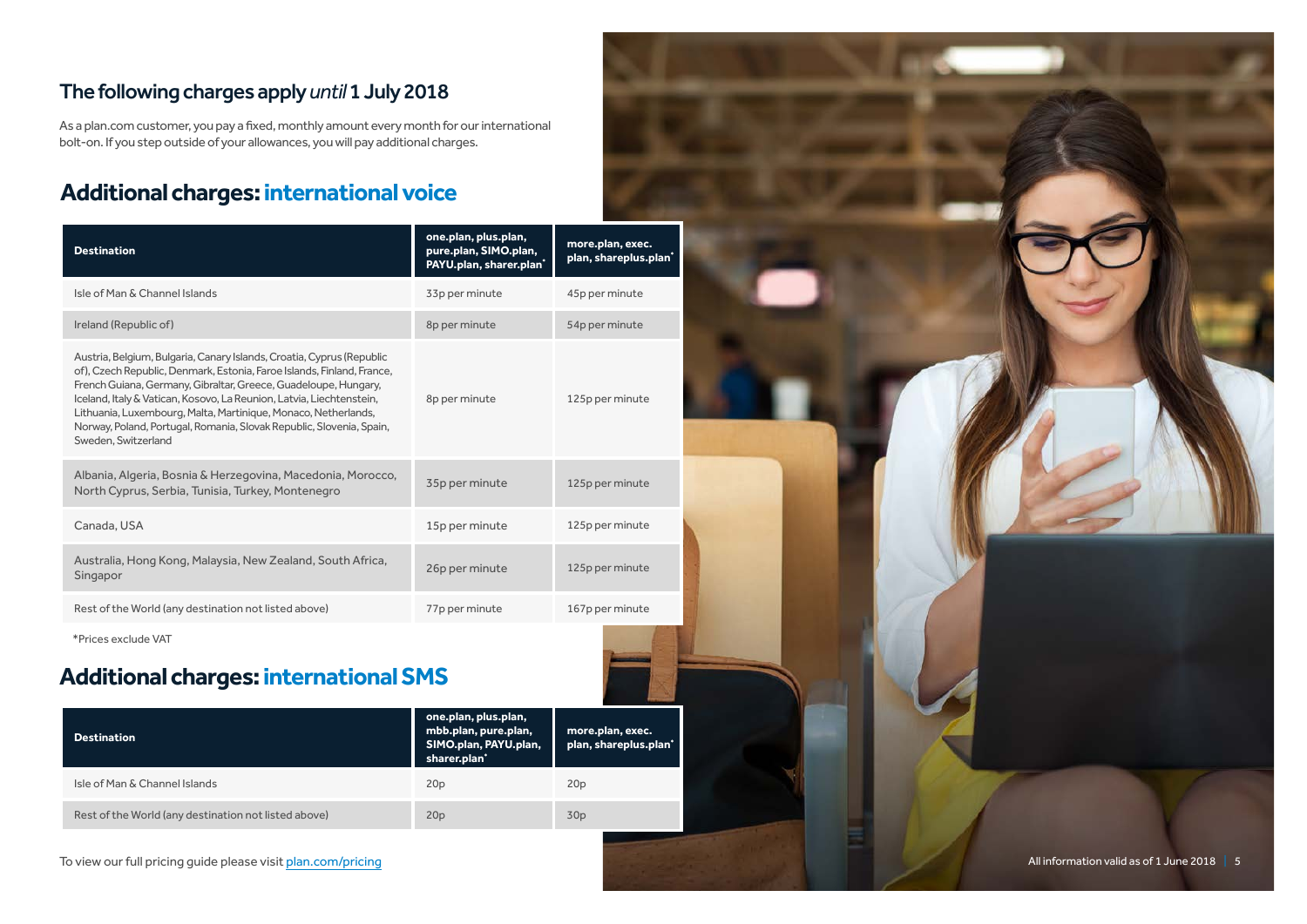#### The following charges apply *from* 1 July 2018

We're making things even simpler by consolidating all our out-of-bundle charges for international voice and SMS.

#### **Additional charges: international voice**

| International calls originating<br>in the UK                                                                                                                                                                                                                                                                                                                                                                                                                                                                                                                                                                                                                           | one.plan, plus.plan,<br>pure.plan, SIMO.plan,<br>PAYU.plan, sharer.plan <sup>*</sup> | more.plan, exec.<br>plan, shareplus.plan' |
|------------------------------------------------------------------------------------------------------------------------------------------------------------------------------------------------------------------------------------------------------------------------------------------------------------------------------------------------------------------------------------------------------------------------------------------------------------------------------------------------------------------------------------------------------------------------------------------------------------------------------------------------------------------------|--------------------------------------------------------------------------------------|-------------------------------------------|
| Isle of Man & Channel Islands                                                                                                                                                                                                                                                                                                                                                                                                                                                                                                                                                                                                                                          | 50p per minute                                                                       | 45p per minute                            |
| Ireland (Republic of)                                                                                                                                                                                                                                                                                                                                                                                                                                                                                                                                                                                                                                                  | 8p per minute                                                                        | 54p per minute                            |
| Albania, Algeria, Australia, Austria, Belgium, Bosnia & Herzegovina,<br>Bulgaria, Canada, Canary Islands, Croatia, Cyprus (Republic of), Czech<br>Republic, Denmark, Estonia, Faroe Islands, Finland, France, French<br>Guiana, Germany, Gibraltar, Greece, Guadeloupe, Hong Kong, Hungary,<br>Iceland, Italy & Vatican, Kosovo, La Reunion, Latvia, Liechtenstein,<br>Lithuania, Luxembourg, Macedonia, Malaysia, Malta, Martinique,<br>Monaco, Montenegro, Morocco, Netherlands, New Zealand, North<br>Cyprus, Norway, Poland, Portugal, Romania, Serbia, Singapore, Slovak<br>Republic, Slovenia, South Africa, Spain, Sweden, Switzerland, Tunisia,<br>Turkey, USA | 50p per minute                                                                       | 125p per minute                           |
| Rest of the World<br>(any destination not listed above)                                                                                                                                                                                                                                                                                                                                                                                                                                                                                                                                                                                                                | 50p per minute                                                                       | 167p per minute                           |

\*Prices exclude VAT

#### **Additional charges: international SMS**

| <b>Destination</b> | one.plan, plus.plan,<br>mbb.plan, pure.plan,<br>SIMO.plan, PAYU.plan,<br>sharer.plan' | more.plan, exec.<br>plan, shareplus.plan' |
|--------------------|---------------------------------------------------------------------------------------|-------------------------------------------|
| Any destination    | 20p                                                                                   | 30p                                       |

To view our full pricing guide please visit plan.com/pricing